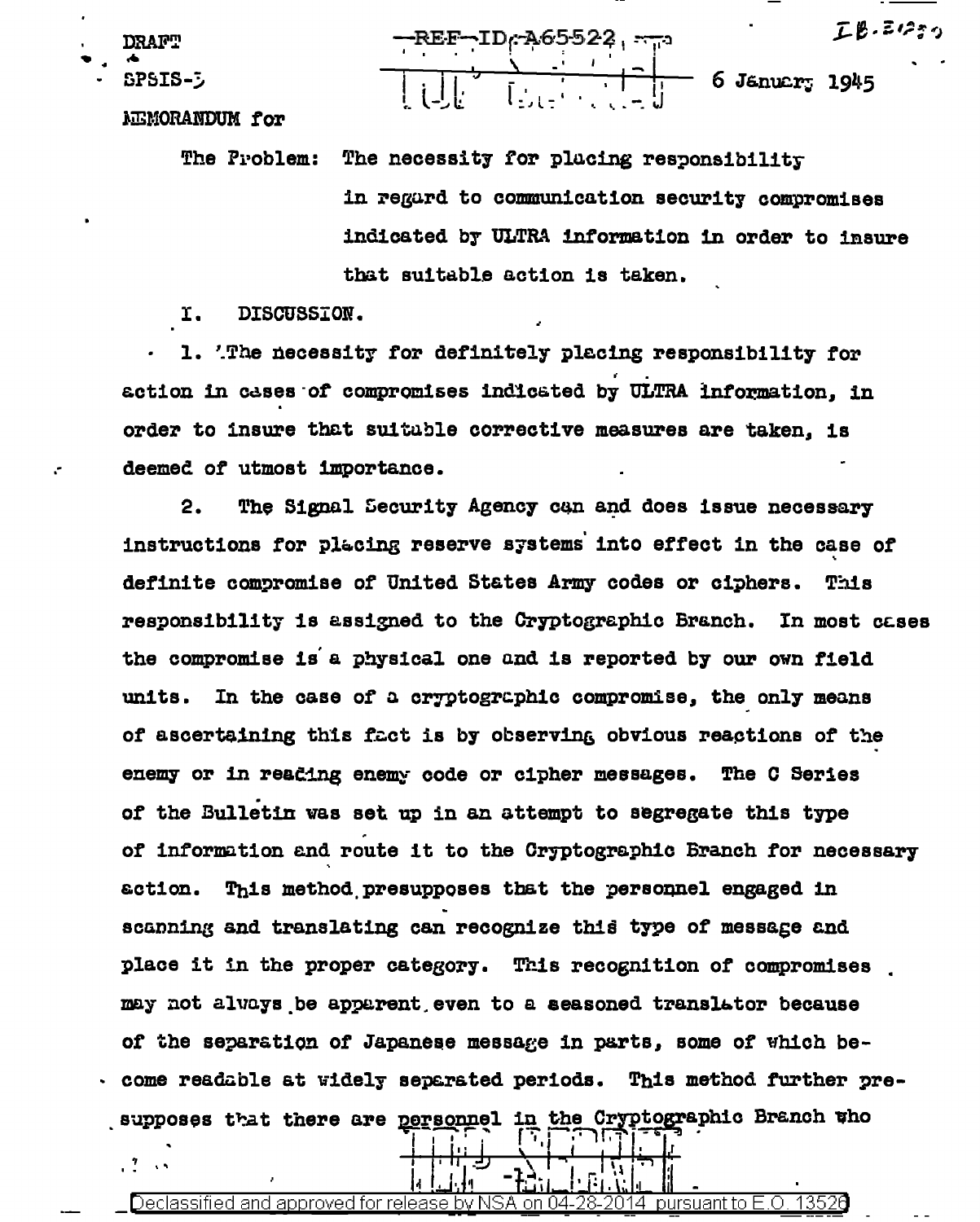## **REF ID: A65522**

 $Ib-31822$ 

can understand and evaluate the material in order that proper action may te taken. The use of Kana and other obscure terminology should therefore be either rigidly excluded from C Series messages, or explained in each message where such cases are encountered. Aside from the C classification which is made by the translator, there are other methods of screening this material. The Bulletin Section has scanners who place messages in various categories for which it makes a separate distribution. Hessages thich appear of interest to C and A Branches are routed to them. As in the case of the translator, the proper selection is not always apparent.

The Signal Security Agency can only act on compromises pertaining to systems over which it has direct control. How is proper action taken in regard to compromises of low-grade codes or ciphers prepared locally in theaters by Army Ground Forces or Army Air Forces?

If an intercepted message quotes United States informa-4. tion but does not clearly state whether the information was secured by cryptanalysis or by the reading of plain text, how is it classified according to Saries, and if it is put in the C Series what action is taken by Cryptographic Branch? (See C-925 A,G). If it is not placed in the C Series. Cryptographic Branch would not necessarily see it. although attempts are made to screen this material for them in I&L Branch. Does G-2 assume the responsibility for notifying the interested commands? Of late, G-2 has been taking the initiative on some of these items (See FES  $/254$ ). For instance, take F- $/240$ -E which quotes a message from Stilwell to Chiang Kai Shek and which is labeled "A" intelligence. A G-2 report (FES  $_n$ 214) stated that these vere Chinese code messages, but how would Cryptographic Branch know this since it does not receive copies of the Magic Summary? There have been specific<br> $\begin{bmatrix} 1 & 1 \\ 1 & 1 \end{bmatrix}$ .

 $\frac{1}{2}$  + 2 =  $\frac{1}{2}$  = 2 =  $\frac{1}{2}$  =  $\frac{1}{2}$  =  $\frac{1}{2}$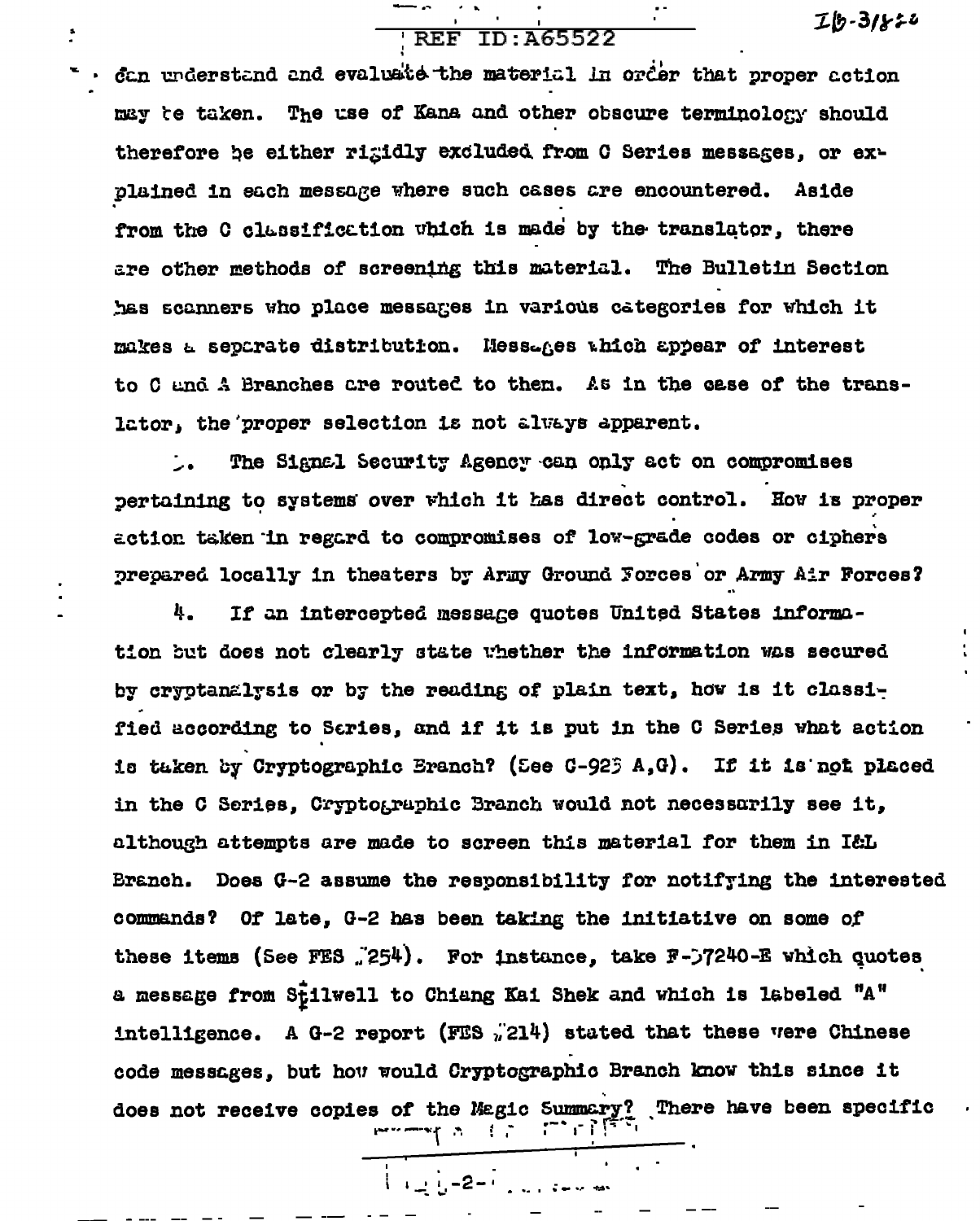**TOPREPRET**D: A65522

 $IE-372.5$ 

indications that the term "A" intelligence in the Japanese Army applies to that obtained from the solution or reading of code messages. This information appeared in the F Series (F-29577). Nessage  $F-3.47D$ quotes as "A" intelligence the movements of some Allied regiments in It is not stated whether the movements were made by United **Eurne.** States or British units. Where is the responsibility placed in order to ascertain the missing information in this case? There are also Navy ULTRA sources which occasionally show some type of compromise.

There are countless messages in the Bulletin which reveal 5. Japanese traffic analysis results. Some of these are put in the C Series, which means they get to the Cryptographic Branch, but A Branch is primarily interested in this information and should have it for evaluation in order to study deception results in various theaters. Here again the Bulletin Section screens out this material for A Branch. This is not a problem involving cryptographic security, but it does involve communication security which is both a C and an A Branch concern at present.

There is the case of compromises of State Department 6. systems. It is understood that the State Department does not getthe C Series, but gets other Bulletin series. Who is to notify the State Department in the case of indications of compromise? As an example, take C-871 which shows that the Germans are apparently resding the Brown code. That action was taken on the part of the Signal Security Agency? Colonel Cook queried the State Department in this case and they stated it was Brown and "everybody knows Brown is only used for brevity purposes", but suppose it had not been Brown, but a high-grade system? Obviously, Cryptographic Eranch has no power over the State Department. Whose job is it to notify them?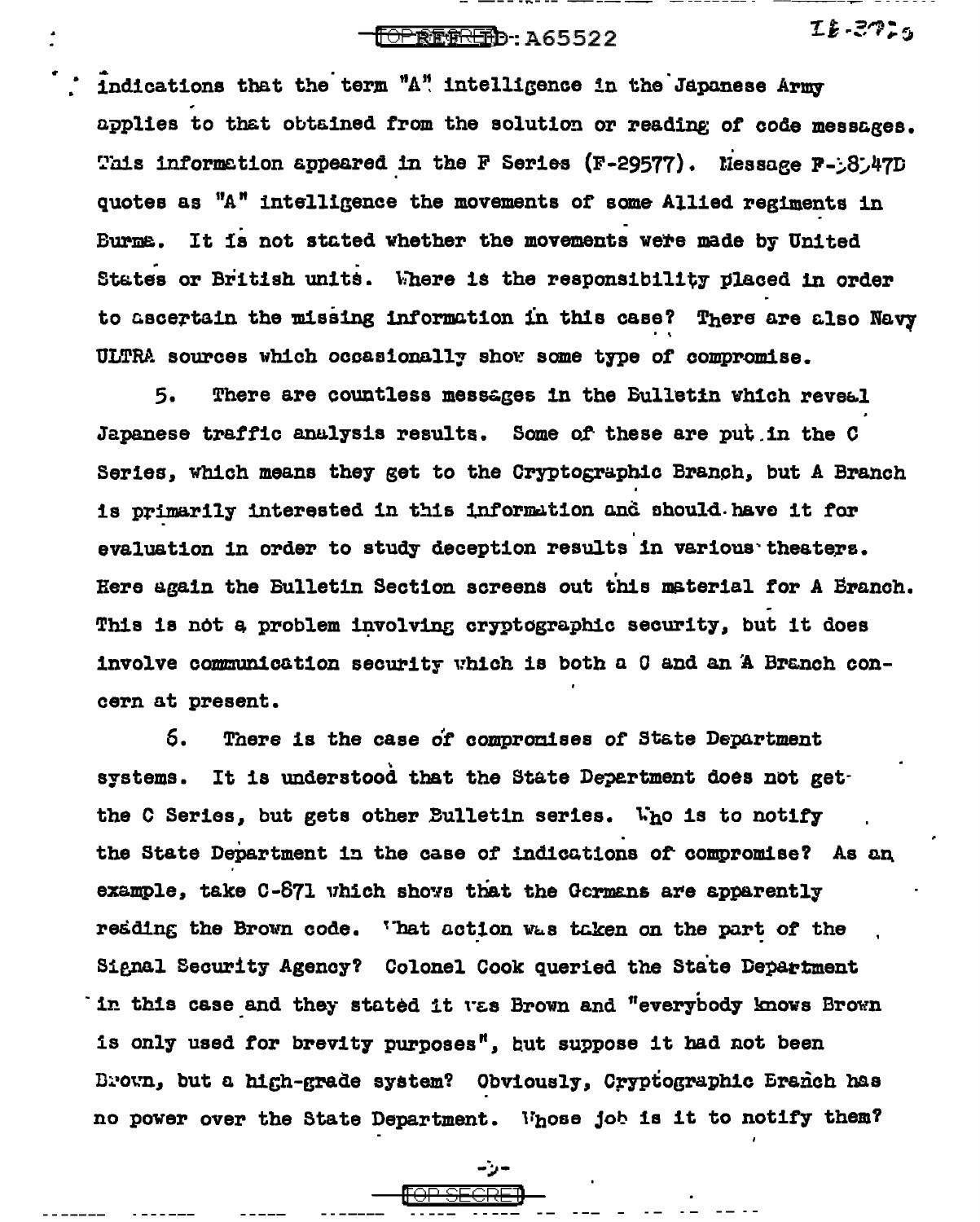Another example is the evidence obtained from ULTRA 7. sources which shows that the Japs are reading French systems; in some cases, "messages in these systems contain data about our troop movements, etc. (See special report on this matter.) Whose responsibility is it to put a stop to this sort of leakage of important information?

3. There are indications that the Japanese have been reading some Allied messages which contain false information (see MIS special report). In order to properly evaluate this material, Allied deception programs must be known.

All these are matters that require G-2, Joint Security 9. Control, Security Division, Intelligence Division, State Department. and SHAEF coordination as vell as coordination with the various theatres. At present, there are many loose ends with no definite procedure being followed. Notmechanics are set up for informing the right people at once. The responsibilities of the Signal Security Agency and those of G-2 should be clearly set forth.

II. IT IS RECOMMENDED THAT

Signal Security Agency evaluate all evidences of crypto-1. graphic compromises.

 $2.$ Through liaison with G-2, collateral material necessary for checking and amplification of the evidence be obtained through the channel already authorized. Messages of inquiry to theatres requiring coordinated action between G-2 and S2A will frequently be necessary;

Signal Security Agency take the necessary action in cases ラ。 where cryptographic compromise is indicated of ; ar Department systems over which it has direct control. There were

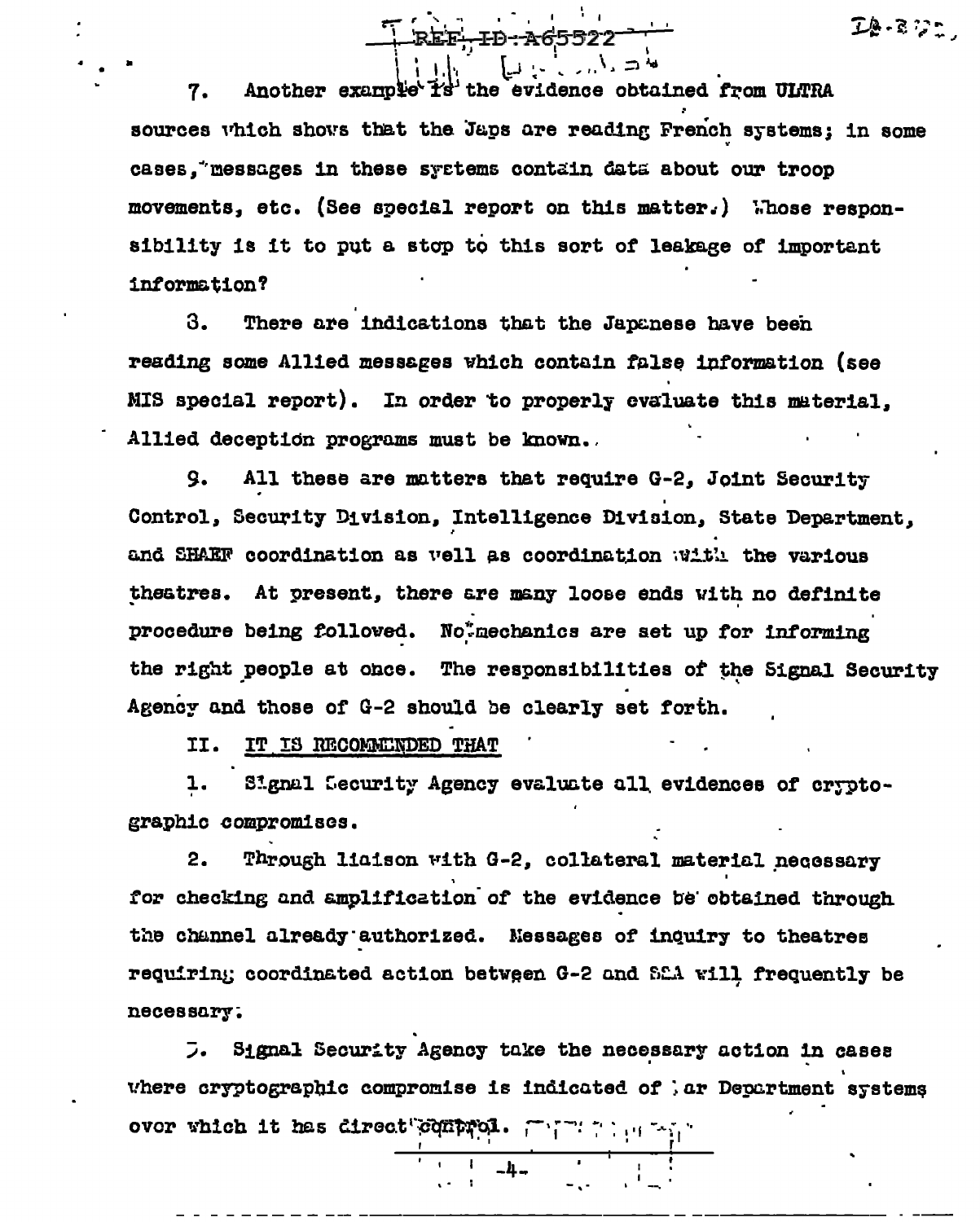## FOREFORD: A65522

 $\mathbf{R}$ In cases over which at does not have direct control. Signal Securit, Agency pass the results of its evaluation of cryptographe compromise to G-2 through the same channel mentioned In paragraph 2 above, the will notify the theatres or organizations concerned. ' .cn necessary, identical messages will be sent by Mignal Security Arency to the theatre or or enization Signal Officers concernod.

In cases of Navy, State Department, or other U. S. Govern-ment agency, or Allied code compromise, b'andl Security Agency likewise pass this information on to G-2 for necessary action, unless C-2 Juthorizes direct liuison hetween Slgnal Security Agency. State Department, and Nevy in their particular fields.

 $\mathcal{L}$ . At Signal Security Agency, the responsibility for the proper evaluation of cryptographic compromise indicated from ULTRA, captured documents, and  $2/5$  reports be vested in one of three possille organizations:

a. The Courity Division.

 $\mathbf{B}$ The Cifice of the Director of Communications Research, or

'.c. The Intelligence Division.

In any case, a full time job for a small unit with a definite T/O is necessary.

7. The evaluation duthority prescribe the methods necessary for the proper screening of the ULTRA material available through check lists furnished to translators and the Bulletin Section. Some of these it ms should he:

-5-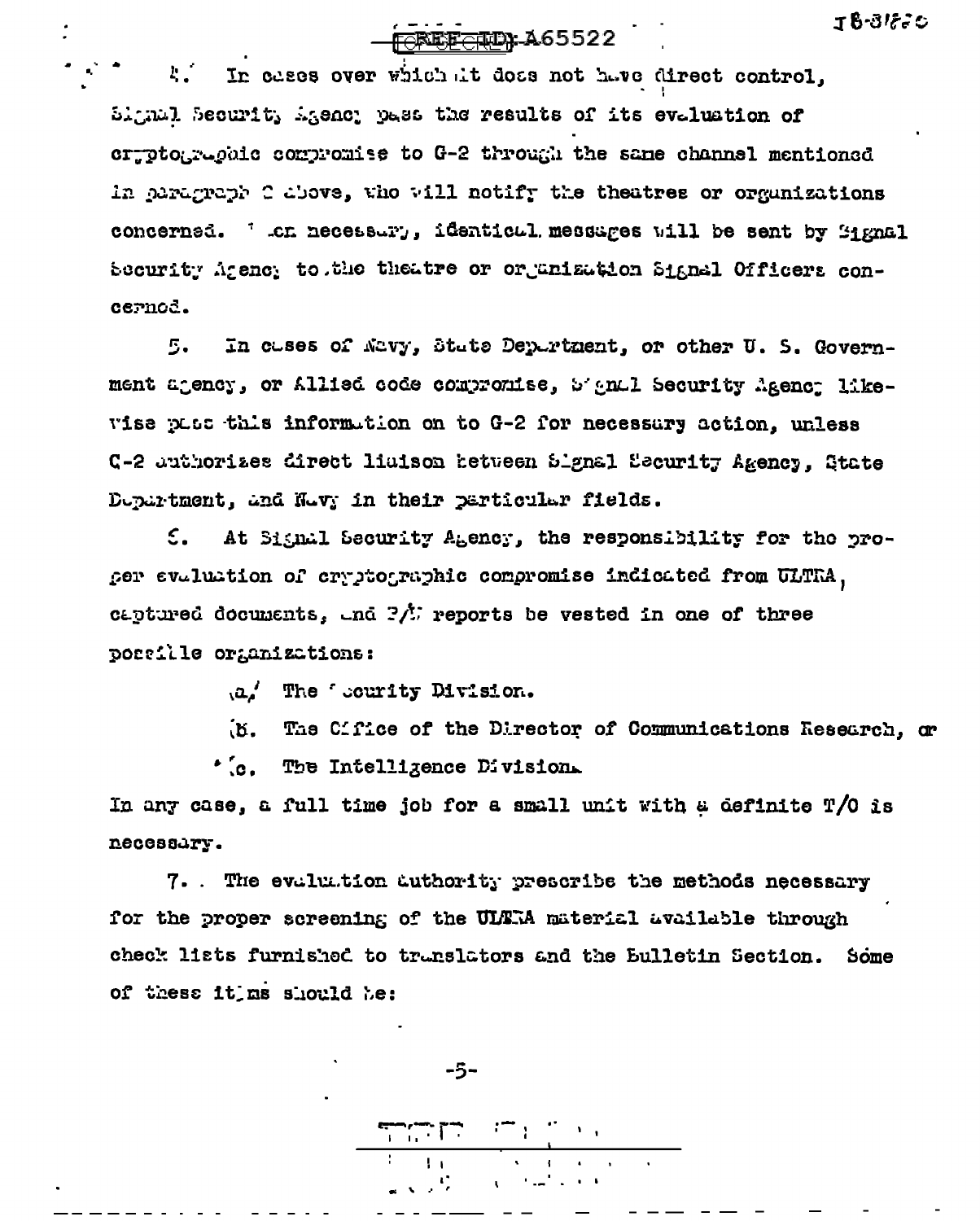FOREFORD A65522

 $IB341$ 

All messages that emanate from cortain message centers  $\mathbf{L}$ like "North Hiroshima Tsushinsho American Intelligence" messages.

All quotations from A, B, C, and D intelligence, as ъ. well as other obvious sources.

c. All traffic unalysis references.

All references in addresses of Central Special Intelliđ. mence Bureau, any other Special Intelligence Bureau, Special Radio Unit, Special Signal Examination Unit, etc.

> All quotations from communicutions of uny sort. е.

f. All references to foreign cryptographic systems.

If translators are truined properly in such a check list, ვ. the messages falling in the above cutegories be placed in the C series, othertise, the C series be abolished and scanning in I&L Branch should continue as at present. The messages in this series should be free of excessive use of Kana, and explunatory footnotes should be used freely.

If the C series is continued, its distribution be revised to 9. permit their inclusion in other Signal Security Agency and G-2 studies, since there are times when the lack of particular messages prevents complete studies being made.

The evaluation authority have access to the Diplomatic and 10. Far E.st Summaries.

All Allied deception programs using signal communications 11. for the sending of false information in plain or code text, or the use of dummy traffic, be made known to the evaluating unit. If compromised code or cipher methods are used for the transmission of this false material, such methods must have the joint approval of Signal Scourity